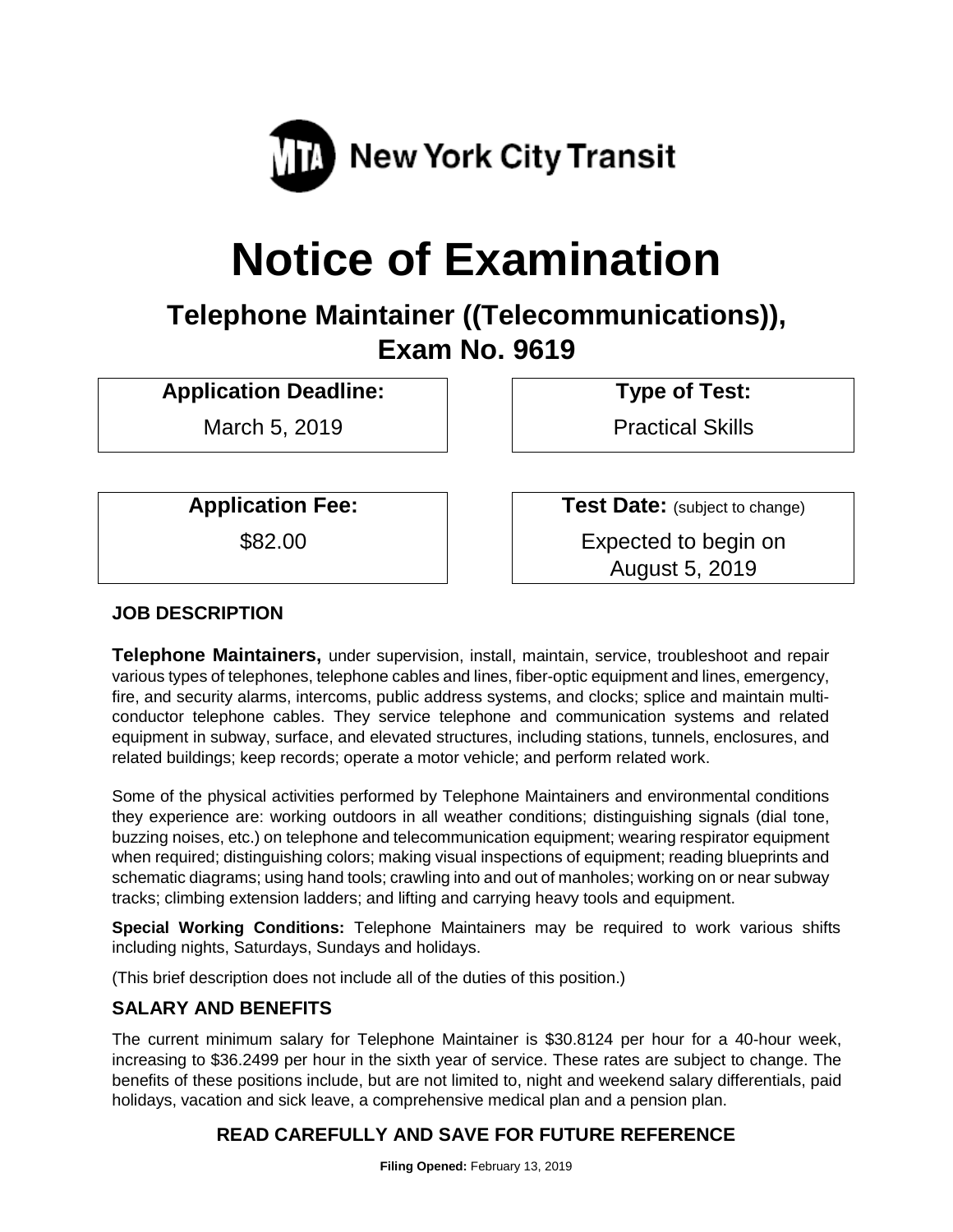### **HOW TO QUALIFY**

**Education and Experience Requirements:** By the **last day of the Application Period,** you must meet the following requirements:

- 1. Four years of full-time, satisfactory experience as a fully trained technician at the journey level (i.e. knowledgeable, experienced, proficient and competent) in the installation or maintenance of various types of telephone and/or telecommunication equipment with a telephone company and/or other companies with large installations of telephone equipment; or
- 2. Three years of full-time satisfactory experience at the journey level as described in paragraph "1." above, plus completion of one of the following listed below before obtaining your journey-level experience:
	- A. Two years of satisfactory full-time experience as a helper, apprentice, or trainee performing or assisting in the work described above; or
	- B. Graduation from a trade school or technical school with a major course of study in telecommunications, electrical or electronic technology, or a closely related field totaling 600 hours; or
	- C. Graduation from a vocational high school with a major course of study in telecommunications, electrical or electronic technology or a closely related field; or
	- D. An Associate Degree, or a higher degree, in telecommunications, electrical or electronic technology, or a closely related field from an accredited college or university.

The vocational high school, technical school, or trade school must be approved by a State's Department of Education or a recognized accrediting organization. The college or university must be accredited by regional, national, professional or specialized agencies recognized as accrediting bodies by the U.S. Secretary of Education, and by the Council of Higher Education Accreditation (CHEA).

Qualifying part-time experience will be credited on a pro-rated basis.

You may be given the practical skills test before we verify your qualifications. You are responsible for determining whether or not you meet the qualification requirements for this examination period to submitting your application. If you are found "Not Qualified," your application fee will not be refunded and you will not receive a score.

#### **REQUIREMENTS TO BE APPOINTED**

**Driver License Requirement:** At the time of appointment, you must have a motor vehicle driver's license valid in the State of New York with no disqualifying restrictions that would preclude the performance of the duties of this title. If you have serious moving violations, a license suspension or an accident record, you may be disqualified. This license must be maintained for the duration of your employment in the title.

**Drug Screening Requirement:** You must pass a drug screening in order to be appointed, and if appointed, you will be subject to random drug and alcohol tests for the duration of your employment.

Additionally, if you have tested positive on a drug or alcohol test or had a refusal to test during preemployment or while employed by a Federal DOT-regulated employer during the applicable period, you must have completed the Substance Abuse Professional (SAP) evaluation, referral and education/treatment process required by federal law in order to be appointed to this safety-sensitive position.

**Residency:** New York City residency is not required for this position.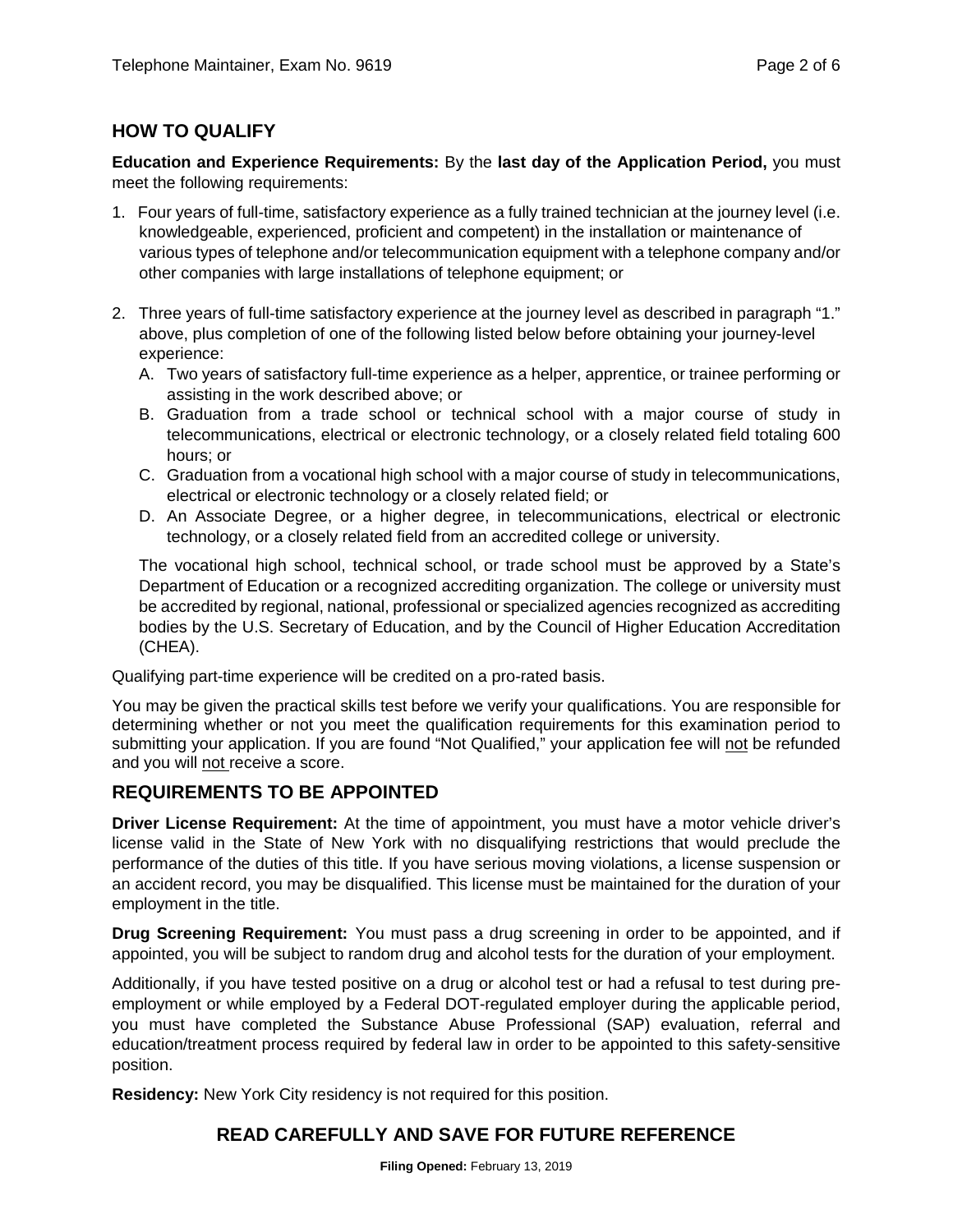#### **REQUIREMENTS TO BE APPOINTED** (Continued)

**English Requirement:** You must be able to understand and be understood in English.

**Proof of Identity:** Under the Immigration and Reform Control Act of 1986, you must be able to prove your identity and your right to obtain employment in the United States prior to employment with MTA New York City Transit.

#### **HOW TO OBTAIN AN APPLICATION**

During the application period, you may obtain an *Application* for this examination online at <http://mta.info/nyct/hr/appexam.htm> or in person at the MTA Exam Information Center as indicated below.

**MTA Exam Information Center:** Open Monday through Friday, from 9 AM to 3 PM, in the lobby at 180 Livingston Street, Brooklyn, New York. Directions: take the A, C, F or R trains to the Jay Street-Metro Tech Station, or the 2, 3, or the G train to the Hoyt Street Station. The MTA Exam Information Center will be closed on Monday, February 18, 2019 in observance of Presidents' Day.

#### **HOW TO SUBMIT AN APPLICATION AND PAY THE APPLICATION FEE**

If you believe you meet the requirements in the "How to Qualify" section, submit an application online unless you are requesting a Fee Waiver. Applicants who wish to request a Fee Waiver should refer to the "How to Submit an Application When Requesting a Fee Waiver" section below. *Applications* will **not** be accepted in person.

#### **Online Applications**:

- 1. Apply using<http://mta.info/nyct/hr/appexam.htm> by the last day of the application period.
- 2. Log into your existing account or create a new account online to apply.
- 3. Follow the steps to submitting an application.
- 4. A confirmation number will appear on the same page after submitting your Application.
- 5. Below the confirmation number, a Pay Examination Fee button will appear for you to click to open the payment page.
- 6. A major credit card or a bank card associated with a bank account must be used when paying the application fee.
- 7. You will be sent a confirmation email after you submit payment for the application fee.

Save your confirmation numbers for future reference and proof of filing an *Application.*

Computers with internet access are available on a limited basis at branches of the New York Public Library, the Brooklyn Library and the Queens Library to patrons with a valid library card.

**Application Fee:** This fee is generally not refundable. Under special circumstances, you may be entitled to a refund. You should refer to the Department of Citywide Administrative Services ("DCAS") General Exam Regulations to determine if you are entitled to a refund prior to requesting a refund. You can refer to the bottom of the last page of the Notice of Examination for instructions on how to obtain a copy of the DCAS General Exam Regulations.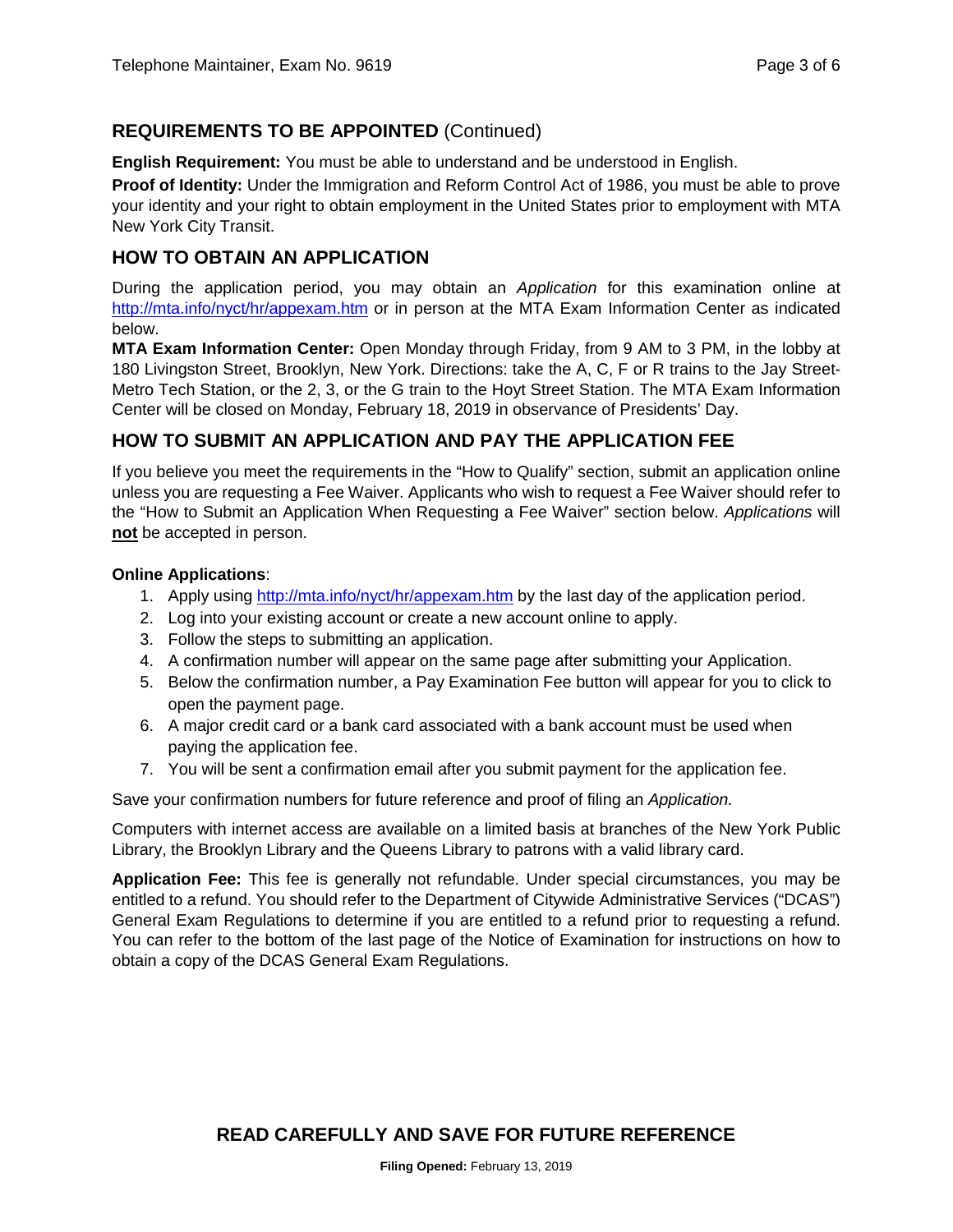#### **HOW TO SUBMIT AN APPLICATION WHEN REQUESTING A FEE WAIVER**

Applicants who wish to request a fee waiver must obtain an *Application* in person at the MTA Exam Information Center as indicated above and must submit the *Application* and required forms by mail to the address in the "Correspondence" section below **by the last day of the application period**.

MTA New York City Transit will not accept *Applications* in person. Additional information on how to request an application fee waiver is available with the *Application.*

#### **ADMISSION LETTER**

An *Admission Letter* will be mailed to you about 10 days before the first date of the practical skills test. If you do not receive an *Admission Letter* at least 4 days before this date, you may obtain a duplicate letter at the MTA Exam Information Center (as indicated above). A paper copy of the *Admission Letter* is your ticket for admission to the test.

Applicants **must** keep their mailing address **up to date**. Please refer to the Correspondence section below for instructions on how to update your address and other contact information.

#### **THE TEST**

You will be given a competitive practical skills test. A score of at least 70% is required to pass this test. Your score on this test will be used to determine your place on an eligible list.

Veterans' or Disabled Veterans' Credit will be granted only to eligible passing candidates who request that they be applied. Veterans' or Disabled Veterans' Credit should be requested at the time of application, but **must** be requested before the date the eligible list is established. Claims for Veterans' or Disabled Veterans' Credit cannot be made once the eligible list is established.

The practical skills test may require you to perform tasks associated with basic installation and troubleshooting of telephone circuits; basic electrical circuits and theory; intercoms; fiber optics; troubleshooting; tool knowledge; and related areas.

#### **TEST ADMINISTRATION GUIDELINES**

**Warning:** You are not permitted to enter the test site with cellular phones, smart watches, beepers, pagers, cameras, portable media players, or other electronic devices. Calculators are not permitted. Electronic devices with an alphabetic keyboard, word processing, or data recording capabilities, such as planners, organizers, etc., are **prohibited**. If you use any of these devices in the building at any time before, during, or after the test, you may **not** receive your test results, your test score may be nullified, and your application fee will **not** be refunded.

You may not have any other person, including children, present with you while you are being processed for or taking the test, and no one may wait for you inside of the test site while you are taking the test.

**Required Identification: You are required to bring one (1) form of valid (non-expired) signature and photo bearing identification to the test site**. The name that was used to apply for the exam must match the first and last name on the photo ID. A list of acceptable identification documents is provided below**. If you do not have an acceptable ID, you may be denied testing.** Acceptable forms of identification (bring one) are as follows: State issued driver's license, State issued identification card, US Government issued Passport, US Government issued Military Identification Card, US Government issued Alien Registration Card, Employer Identification Card with photo, IDNYC, or Student Identification Card with photo.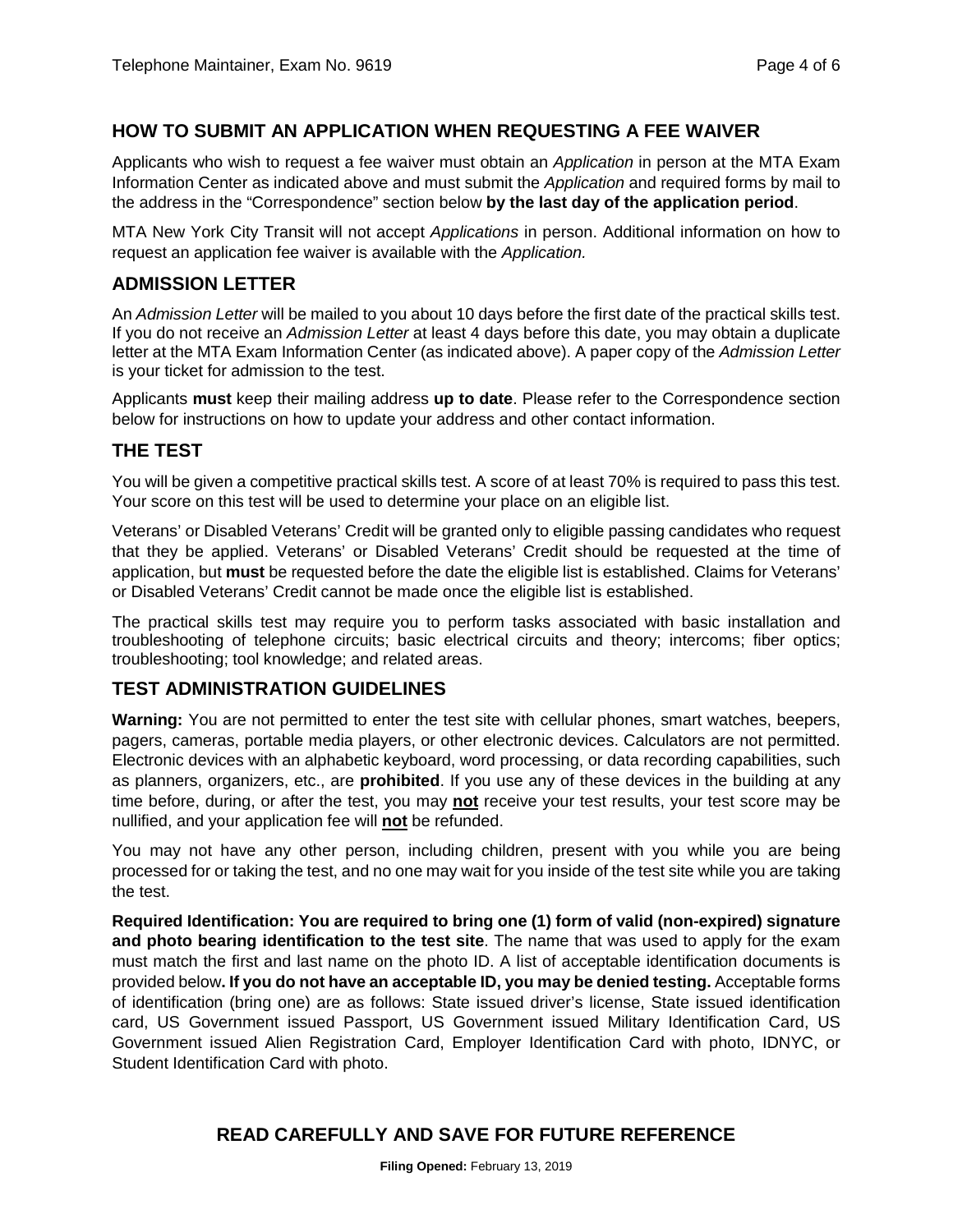### **TEST ADMINISTRATION GUIDELINES** (Continued)

**Leaving:** You must leave the test site once you finish the test. If you leave the test site after being fingerprinted but before finishing the test, you will not be permitted to re-enter. If you disregard this instruction and re-enter the test site, you may not receive your test results, your test score may be nullified, and your application fee will not be refunded.

#### **THE TEST RESULTS**

If you pass the competitive practical skills test and are marked qualified, your name will be placed in final score order on an eligible list and you will be given a list number. You will be notified by mail of your test results. If you meet all requirements and conditions, you will be considered for appointment when your name is reached on the eligible list.

#### **SPECIAL ARRANGEMENTS**

**Special Test Accommodations:** If you plan to request special testing accommodations due to disability or an alternate test date due to your religious belief, follow the instructions included with your *Application* and mail your request to the address found in the "Correspondence" section below no later than 30 days prior to the first scheduled test date.

**Make-Up Test:** You may apply for a make-up test if you cannot take the Practical Skills test on the scheduled date for any of the following reasons:

- 1. Compulsory attendance before a public body;
- 2. On-the-job injury or illness caused by municipal employment where you are an officer or employee of the City;
- 3. Absence from the test within one week after the death of a spouse, domestic partner, parent, sibling, child, or child of a domestic partner where you are an officer or employee of the City;
- 4. Absence due to ordered military duty;
- 5. A clear error for which MTA New York City Transit is responsible; or
- 6. A temporary disability, pregnancy-related, or child-birth related condition preventing you from taking the test.

To request a make-up test, mail your request with your documentation of special circumstances to the address found in the "Correspondence" section below within 60 days of your scheduled test date or make the request within 90 days after performing ordered military duty.

#### **CORRESPONDENCE**

**Change of Contact Information:** It is critical that you keep your contact information (telephone number, mailing address and/or email address) current with MTA New York City Transit. You may miss important information about your exam(s) or consideration for appointment or promotion, including important information that may require a response by a specified deadline, if we do not have your correct contact information. To update your contact information, you must:

(Continued)